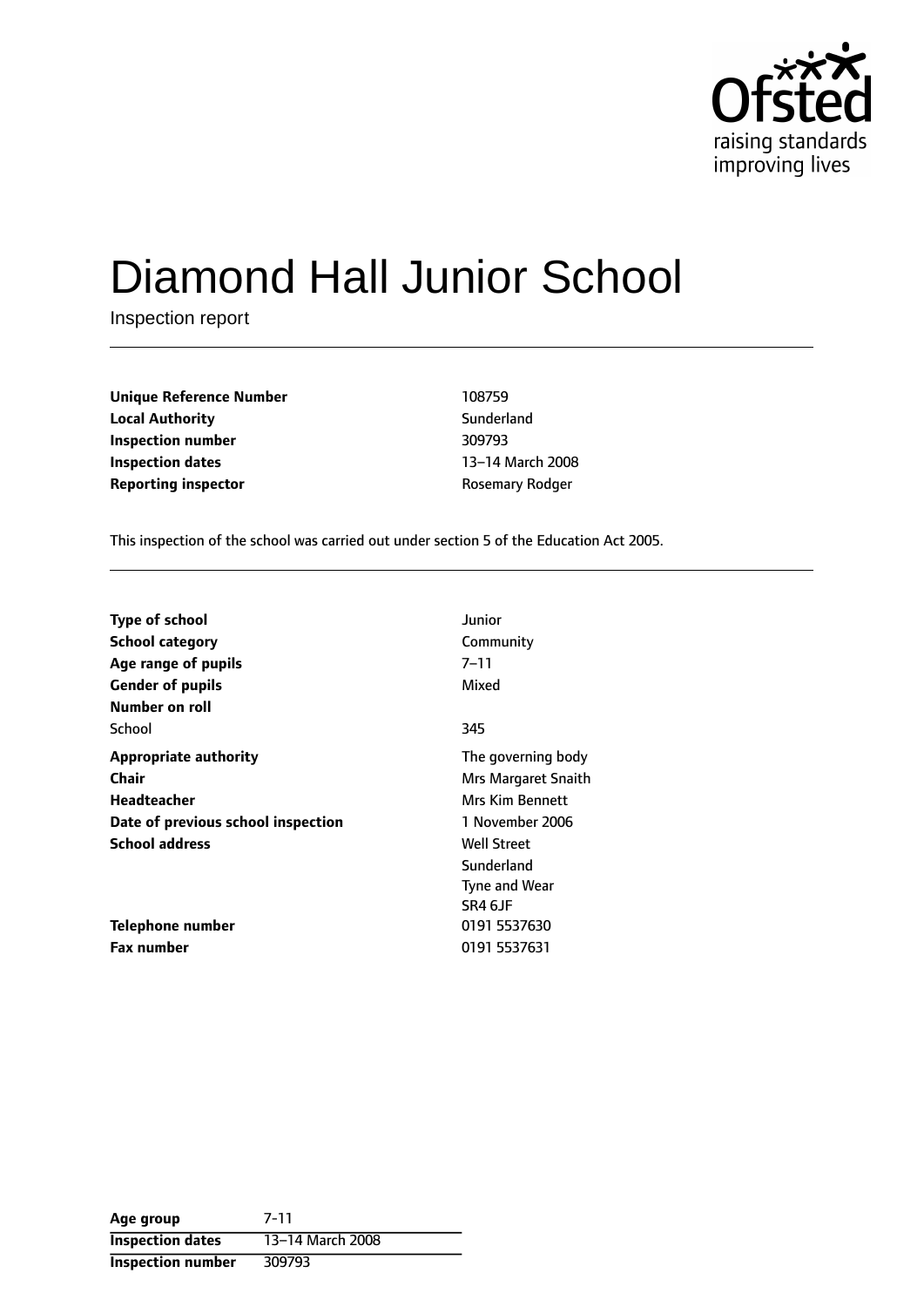.

© Crown copyright 2008

#### Website: www.ofsted.gov.uk

This document may be reproduced in whole or in part for non-commercial educational purposes, provided that the information quoted is reproduced without adaptation and the source and date of publication are stated.

Further copies of this report are obtainable from the school. Under the Education Act 2005, the school must provide a copy of this report free of charge to certain categories of people. A charge not exceeding the full cost of reproduction may be made for any other copies supplied.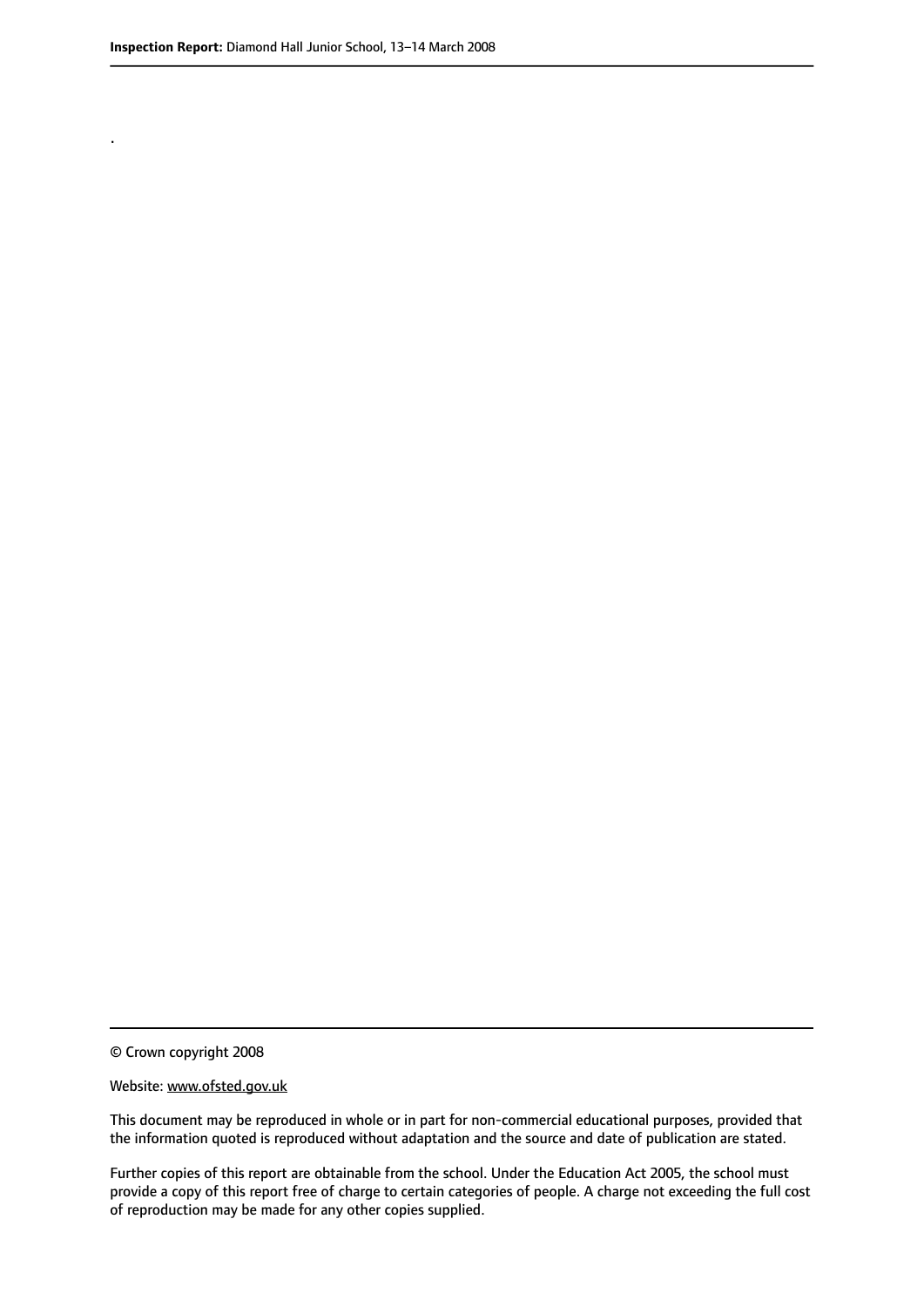# **Introduction**

The inspection was carried out by three Additional Inspectors.

### **Description of the school**

This large junior school is situated in a socially and economically deprived area close to the city centre. An above average proportion of pupils is eligible for a free school meal. There is an average number of pupils from minority ethnic groups; an above average proportion of whom do not have English as their first language. A small number of pupils are learning to speak English. The proportion of pupils with learning difficulties and/or disabilities is average. The school has achieved a Silver Artsmark, Silver Healthy School award and an Anti-Bullying Charter Mark.

### **Key for inspection grades**

| Grade 1 | Outstanding  |
|---------|--------------|
| Grade 2 | Good         |
| Grade 3 | Satisfactory |
| Grade 4 | Inadequate   |
|         |              |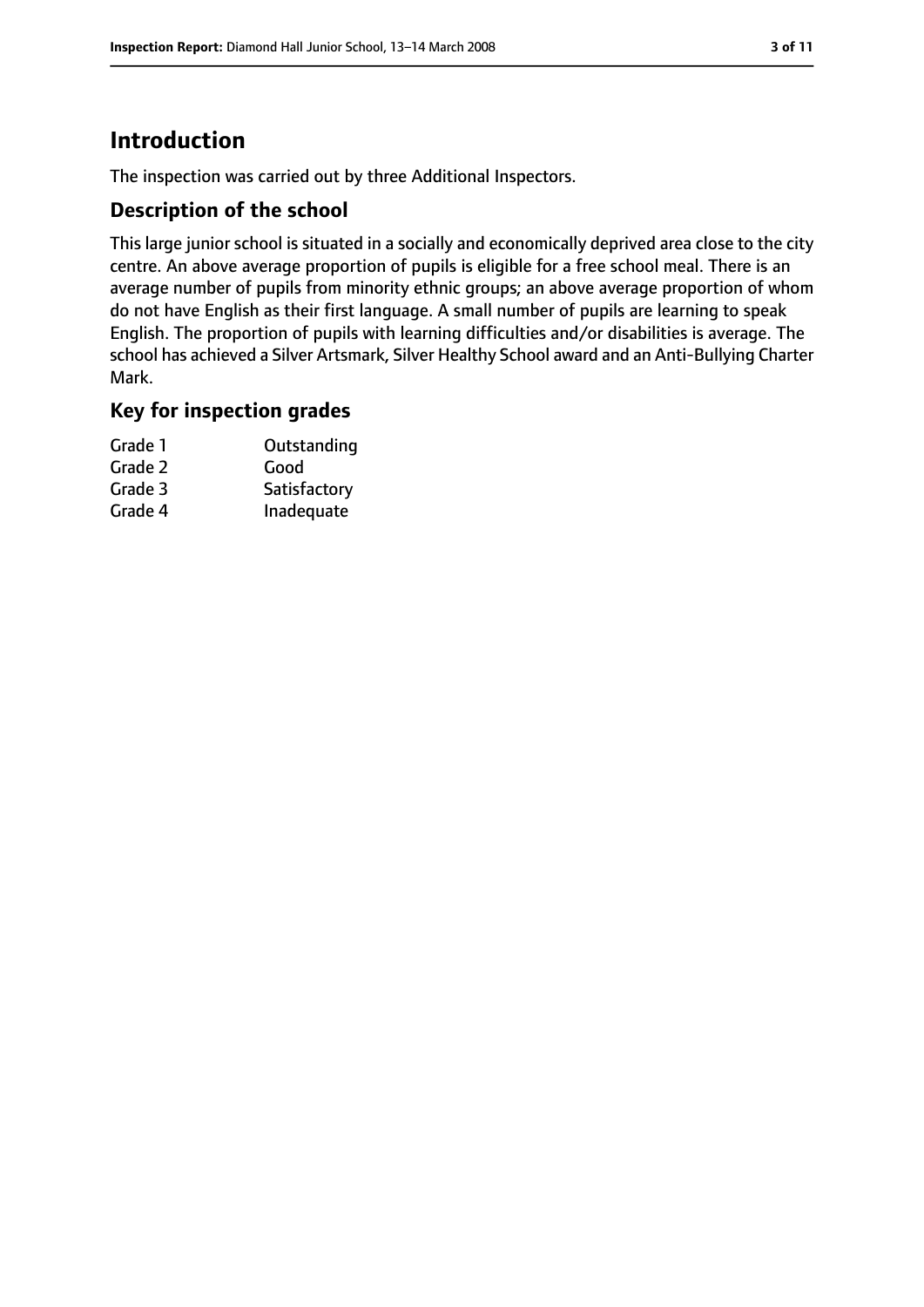# **Overall effectiveness of the school**

#### **Grade: 2**

In accordance with section 13 (5) of the Education Act 2005, HMCI is of the opinion that the school no longer requires significant improvement.

Diamond Hall Junior School is a good school. The headteacher, staff and governors have succeeded in improving the school in every respect since the previous inspection. Pupils achieve well from their below average starting points. Standards are improving in all subjects, especially in mathematics, because rigorous systems track the progress of each child and provide additional support for pupils where needed. Teaching and learning are good because the senior leadership team have high expectations and the regular monitoring, training and coaching has improved the quality of teaching.

The headteacher and staff work productively to 'make a difference' to every pupil's achievement. Parental views endorse the inspection judgements. Parents are pleased with the approachability of the headteacher and the guidance they have to help with their children's homework. Comments such as, 'Diamond Hall provides many opportunities for children to broaden their horizons beyond the core curriculum' are typical.

All pupils achieve well. The detailed analysis of the progress of all groups of pupils shows that a substantial number make better than expected progress term by term. Year 6 pupils are on track to exceed the results of the past few years. Pupils with learning difficulties and/or disabilities are well supported. They benefit from the well targeted use of information and communication technology (ICT) to assist their learning. As a result, they make good progress. Pupils' personal development and well-being are good. Pupils thrive and develop good levels of confidence and great enjoyment in many of the enrichment activities the school offers. This is most evident in the pride with which they show their singing talents and the ease with which pupils with learning difficulties and/or disabilities are fully included in all activities.

The quality of teaching has improved in recent months. It is good with outstanding features. Organisation and the pace of learning are strong elements. Good use is made of ICT to inspire enjoyment and marking is very helpful in ensuring pupils know what to do to improve. Weaker features are that sometimes pupils sit and listen for too long and instructions are unclear. As a result, pupils start to lose concentration. Care, guidance and support for pupils are good. Assessment information for every child is meticulous. The school makes effective use of this information to provide additional support for pupils making less than expected progress. Very good provision for vulnerable pupils enables them to settle happily into school.

■ Leadership and management are good. The headteacher has worked with strong determination to improve the contribution of subject leaders. Robust systems to check teaching and learning are effective in improving the overall quality across the school. Governors provide the correct balance between challenge and support because they are very well informed. Good improvements have been made since the previousinspection. The school has a good capacity to improve and provides good value for money.

## **What the school should do to improve further**

■ Ensure introductions are not too long and instructions are clear in all lessons.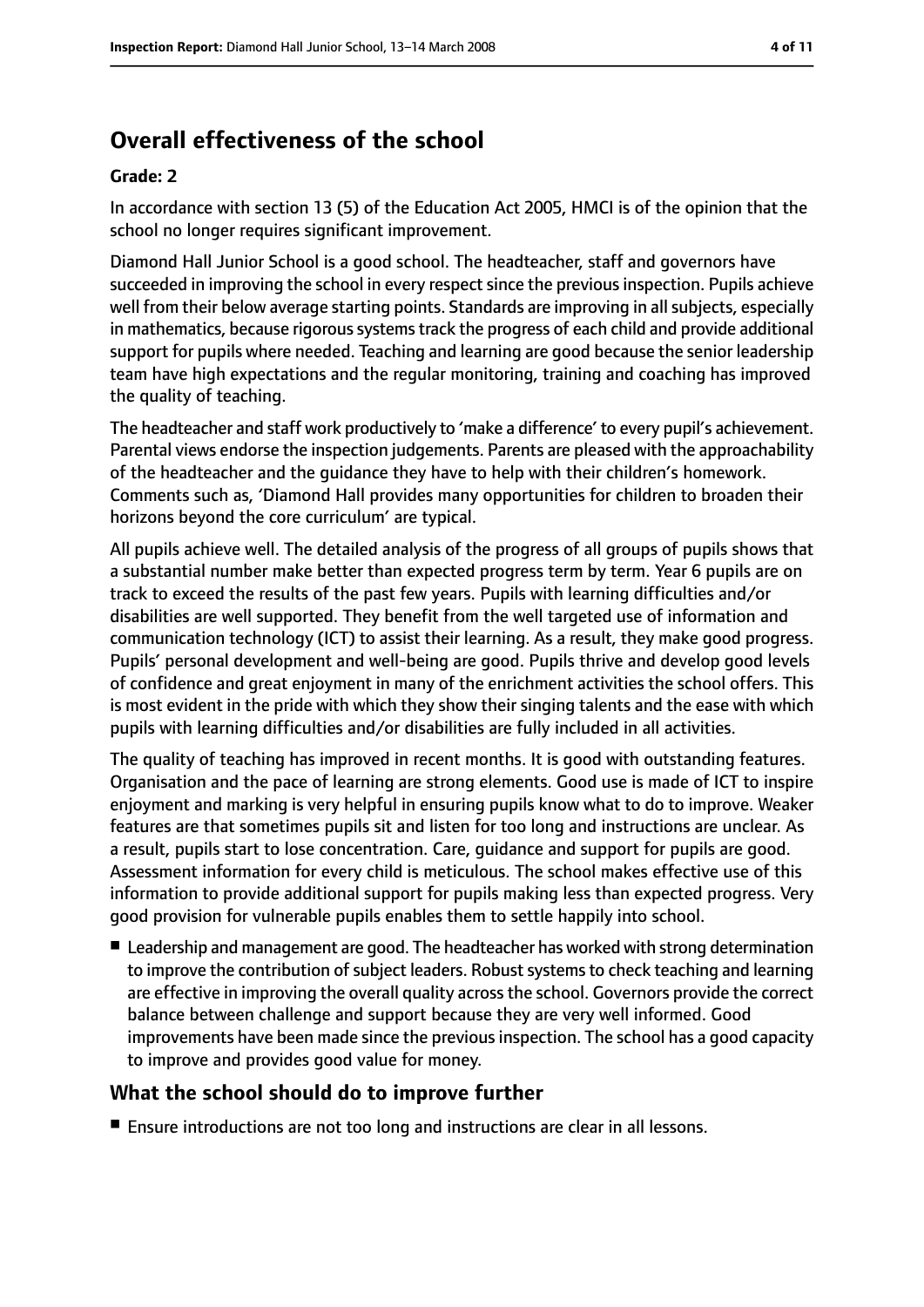# **Achievement and standards**

#### **Grade: 2**

Pupils' achievement is good from below average starting points in Year 3. Standards are improving, especially in mathematics. Current standards in lessons, and from the school's detailed tracking system, show that Year 6 pupils are on track to meet their challenging targets this year. Standards were below average in the 2007 national tests, but are currently average across the school. The current good progress has not had time to affect the national test results. The improvements result from the impact of better teaching and good use of detailed analysis of past and current performance. This effectively challenges and supports pupils in lessons. The arrangements to group pupils on the basis of their prior standards for English and mathematics are ensuring that the individual needs of pupils are met. Pupils with learning difficulties and/or disabilities achieve well because they have well targeted additional support. The school has identified some underachievement by girls with English as an additional language. Support from skilled adults ensures these girls make good progress. The majority of pupils who have English as an additional language achieve well. They reach standards above the national expectations.

## **Personal development and well-being**

#### **Grade: 2**

Personal development and well-being, including pupils' spiritual, moral, social and cultural development, are good. Pupils enjoy school. They say staff are kind, fair and always ready to help. Pupils describe their lessons as fun and are enthusiastic about playtimes because of organised games and exciting resources. They say they feel safe and know how to keep healthy. Pupils appreciate the school's procedures to protect them from Internet danger and frequently praise staff vigilance. Pupils' views are considered and they cite the newly refurbished toilets as evidence of this. They also notice changes in their own learning and feel they have a better understanding of their own performance. Taking part in community events, such as raising funds for charity and attending 'Christingle' at the local church, are some of the ways in which pupils understand the wider community. They also speak proudly of the choir's success and parents' enjoyment of school productions. Pupils are cooperative in lessons and teamwork is a strong feature of their learning. Behaviour is good and well exemplified by the courtesy and consideration they show towards others. Attendance is average. Pupils' standards in English and mathematics prepare them satisfactorily for secondary education.

Inspection report: Diamond Hall Junior School, 13-14 March 20087 of 11Document reference number: HMI 250701 September 2007Inspection report:Diamond Hall Junior School, 13-14 March 20086 of 11Document reference number: HMI 250701 September 2007

# **Quality of provision**

#### **Teaching and learning**

#### **Grade: 2**

The quality of teaching and learning is good with some outstanding features. Teachers' planning makes it clear what pupils are expected to learn. Questioning is often probing and demonstrations are helpful in addressing misconceptions. As a result, pupils make good progress and enjoy learning. Teachers have good subject knowledge and explain well, for example, when teaching pupils how to multiply by hundreds, tens and units. There are high levels of challenge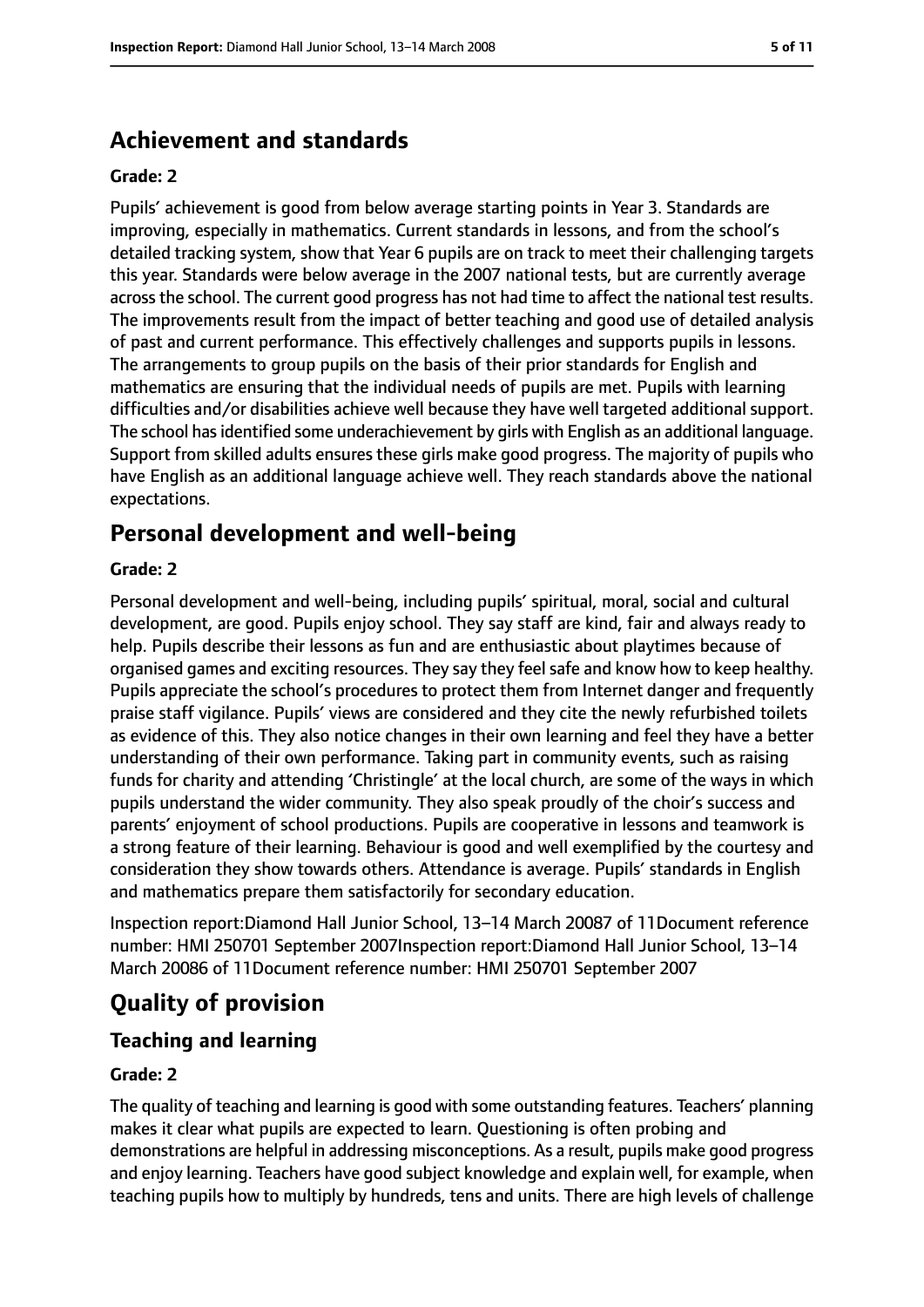for more able pupils, such as calculating the number of slabs needed to build a patio. Teaching assistants are skilful when working with pupils with English as an additional language and with those pupils having learning difficulties and/or disabilities. Sometimes teachers' explanations are unclear and pupils spend too long sitting on the carpet. This means pupils' interest flags and lessons lose pace. Good marking of pupils' work gives pupils pointers for improvement and encouragement to respond with their own comments.

## **Curriculum and other activities**

### **Grade: 2**

The good curriculum contributes well to pupils' enjoyment and improvements in their basic skills. Fast paced ICT programs help pupils with learning difficulties and/or disabilities catch up and improve their reading and numeracy skills. Projects are well planned and link several subjects together in topics such as the Roman invasion of Britain and global warming. This leads to good improvements in pupils' writing. Several enrichment activities are provided in school as well as an extensive programme of after school clubs. A range of visitors helps to broaden pupils' understanding of other cultures. Business enterprise is effectively fostered by making gift tags for sale and calculating profit and loss. French is taught across the school. Musical tuition is given a high priority, resulting in above average competence in singing by many pupils. There are 'booster' after school clubs as well as ICT, sports and mathematics. The school web site is an informative resource and provides pupils with additional homework.

## **Care, guidance and support**

### **Grade: 2**

Pupils' care, guidance and support are good. Arrangements for safeguarding pupils meet requirements. They are comprehensive, clear and detailed. Vulnerable pupils are well supported in a twice daily 'nurture group'. This provides a positive and secure environment in which pupils learn to share experiences, discuss concerns and explore their feelings. Target setting is well developed and pupils understand their role in assessing their learning admirably. The support for pupils with learning difficulties and/or disabilities is extensive with good use made of external agencies when necessary. Support staff are effective in helping pupils to learn. Additional support for pupils learning to speak English is good. All staff demonstrate good levels of care and understanding. Health and safety checks are robustly carried out to ensure pupils are safe outside school.

# **Leadership and management**

#### **Grade: 2**

Leadership and management are good at all levels. The headteacher, with capable support from the deputy headteacher, has set about raising standards and improving achievement. They have a firm determination and clear resolve that all pupils will succeed. The senior management team have introduced a comprehensive range of systems to check the progress of all pupils on a regular basis. The analysis of this information is used rigorously to provide intervention programmes to support pupils making less than expected progress. This, as seen in the school's tracking files and assessments, is having a good impact on raising standards throughout the school. Actions to tackle underachievement of specific groups, especially girls from minority ethnic backgrounds, are making a good impact on pupils' progress.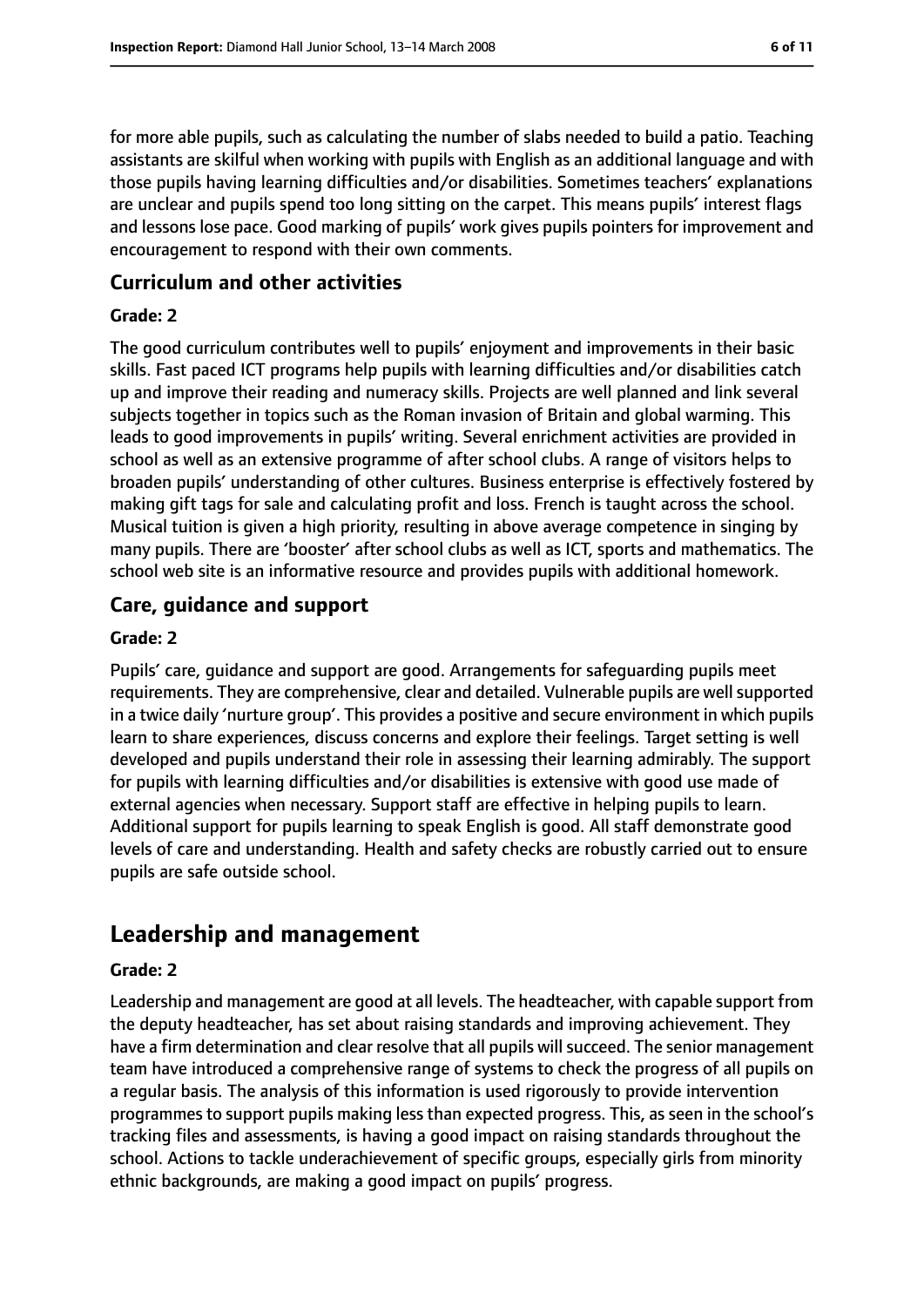Self-evaluation has involved all staff in a campaign to improve everything about the school in the past year. The impact on improving standards is the most marked. Formal classroom monitoring of teaching and detailed feedback involving all staff with management responsibilities has been extremely well received. It has helped create a strong team with a palpably shared vision to improve the school. The senior staff are fully aware there is still room for improvement in the quality of teaching in a small number of classes. The chair of governors supports the headteacher well. The school's evaluation of itself is modest in respect of the achievement of pupils and has not taken account of the rapid progress made in recent months. Partnerships with parents and external agencies are good.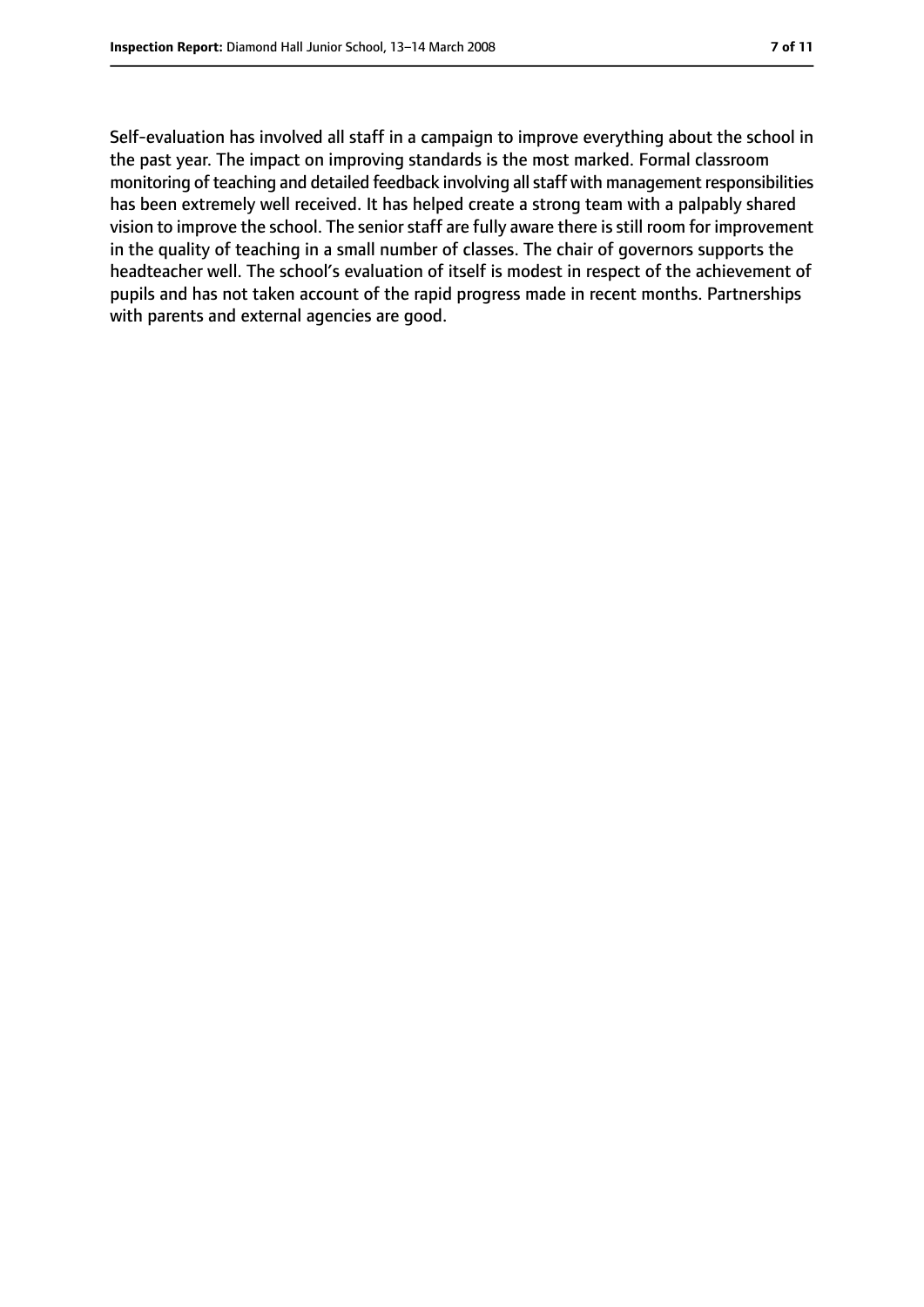**Any complaints about the inspection or the report should be made following the procedures set out in the guidance 'Complaints about school inspection', which is available from Ofsted's website: www.ofsted.gov.uk.**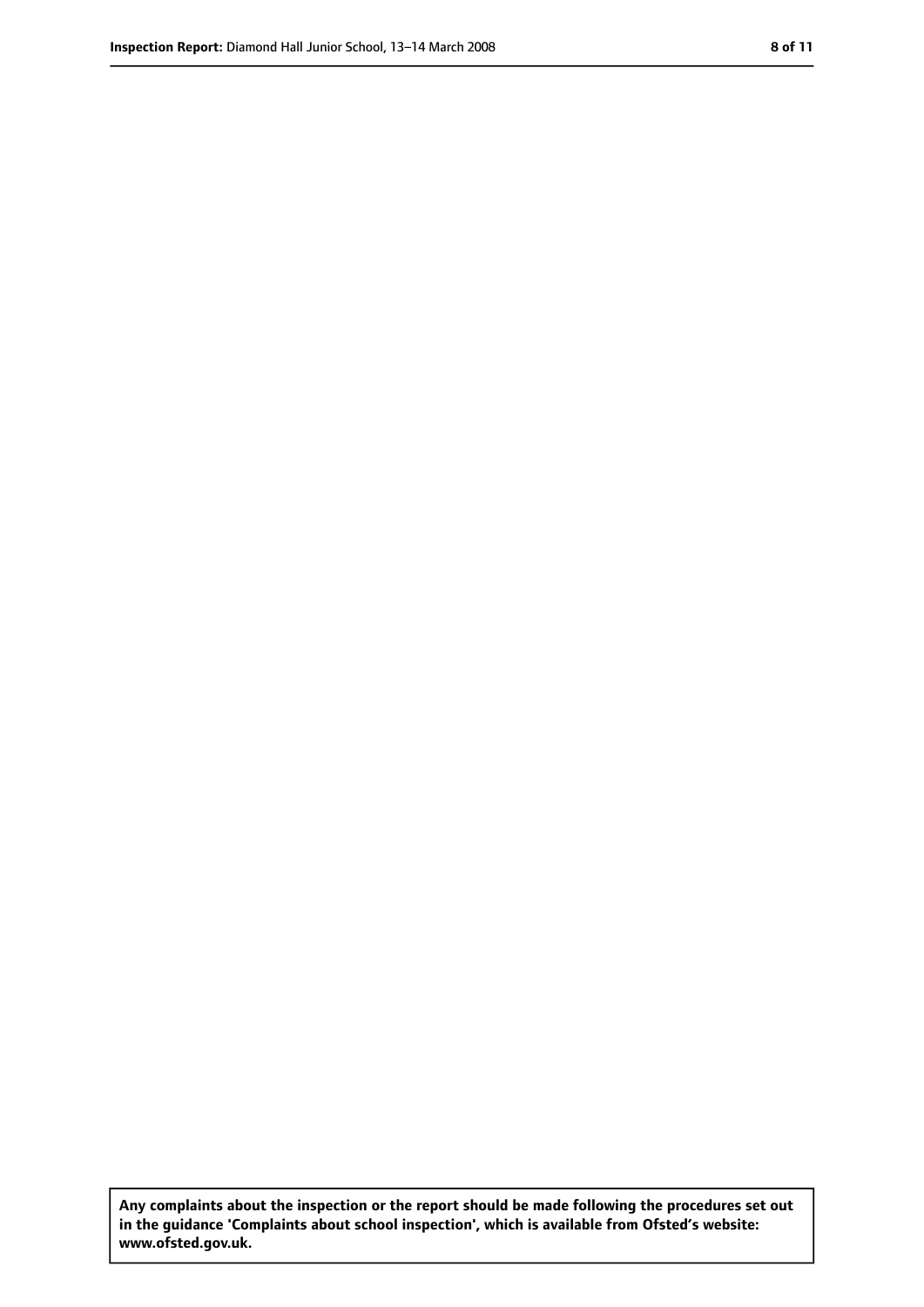#### **Annex A**

# **Inspection judgements**

| $^{\backprime}$ Key to judgements: grade 1 is outstanding, grade 2 good, grade 3 satisfactory, and | <b>School</b>  |
|----------------------------------------------------------------------------------------------------|----------------|
| arade 4 inadequate                                                                                 | <b>Overall</b> |

## **Overall effectiveness**

| How effective, efficient and inclusive is the provision of education, integrated<br>care and any extended services in meeting the needs of learners? |     |
|------------------------------------------------------------------------------------------------------------------------------------------------------|-----|
| Effective steps have been taken to promote improvement since the last<br>inspection                                                                  | Yes |
| How well does the school work in partnership with others to promote learners'<br>well-being?                                                         |     |
| The capacity to make any necessary improvements                                                                                                      |     |

## **Achievement and standards**

| How well do learners achieve?                                                                               |  |
|-------------------------------------------------------------------------------------------------------------|--|
| The standards <sup>1</sup> reached by learners                                                              |  |
| How well learners make progress, taking account of any significant variations between<br>groups of learners |  |
| How well learners with learning difficulties and disabilities make progress                                 |  |

## **Personal development and well-being**

| How good is the overall personal development and well-being of the<br>learners?                                  |  |
|------------------------------------------------------------------------------------------------------------------|--|
| The extent of learners' spiritual, moral, social and cultural development                                        |  |
| The extent to which learners adopt healthy lifestyles                                                            |  |
| The extent to which learners adopt safe practices                                                                |  |
| How well learners enjoy their education                                                                          |  |
| The attendance of learners                                                                                       |  |
| The behaviour of learners                                                                                        |  |
| The extent to which learners make a positive contribution to the community                                       |  |
| How well learners develop workplace and other skills that will contribute to<br>their future economic well-being |  |

### **The quality of provision**

| How effective are teaching and learning in meeting the full range of the<br>learners' needs?                     |  |
|------------------------------------------------------------------------------------------------------------------|--|
| How well do the curriculum and other activities meet the range of needs<br>$^{\rm t}$ and interests of learners? |  |
| How well are learners cared for, guided and supported?                                                           |  |

 $^1$  Grade 1 - Exceptionally and consistently high; Grade 2 - Generally above average with none significantly below average; Grade 3 - Broadly average to below average; Grade 4 - Exceptionally low.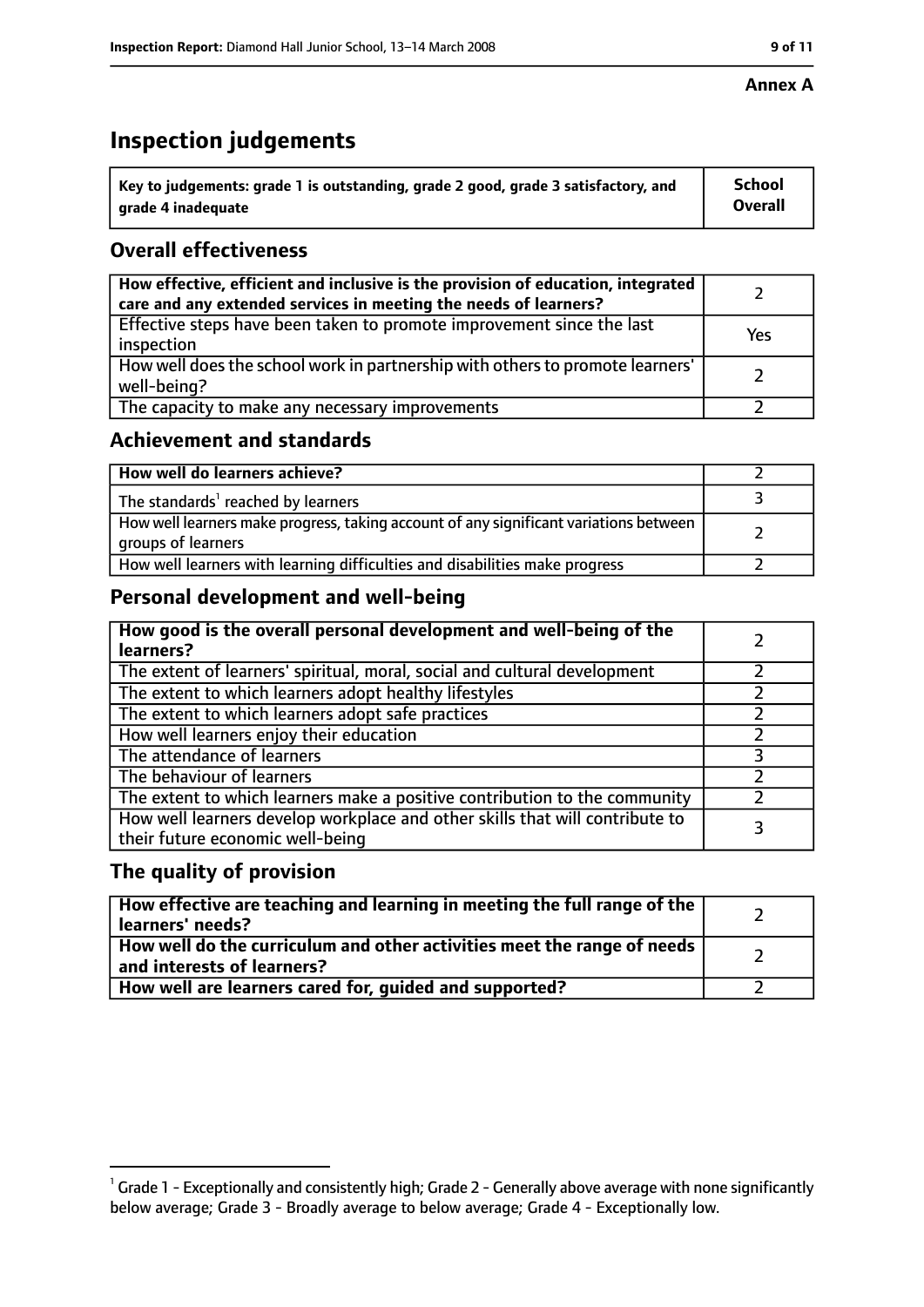# **Leadership and management**

| How effective are leadership and management in raising achievement<br>and supporting all learners?                                              |     |
|-------------------------------------------------------------------------------------------------------------------------------------------------|-----|
| How effectively leaders and managers at all levels set clear direction leading<br>to improvement and promote high quality of care and education |     |
| How effectively leaders and managers use challenging targets to raise standards                                                                 |     |
| The effectiveness of the school's self-evaluation                                                                                               |     |
| How well equality of opportunity is promoted and discrimination tackled so<br>that all learners achieve as well as they can                     |     |
| How effectively and efficiently resources, including staff, are deployed to<br>achieve value for money                                          |     |
| The extent to which governors and other supervisory boards discharge their<br>responsibilities                                                  |     |
| Do procedures for safequarding learners meet current government<br>requirements?                                                                | Yes |
| Does this school require special measures?                                                                                                      | No  |
| Does this school require a notice to improve?                                                                                                   | No  |